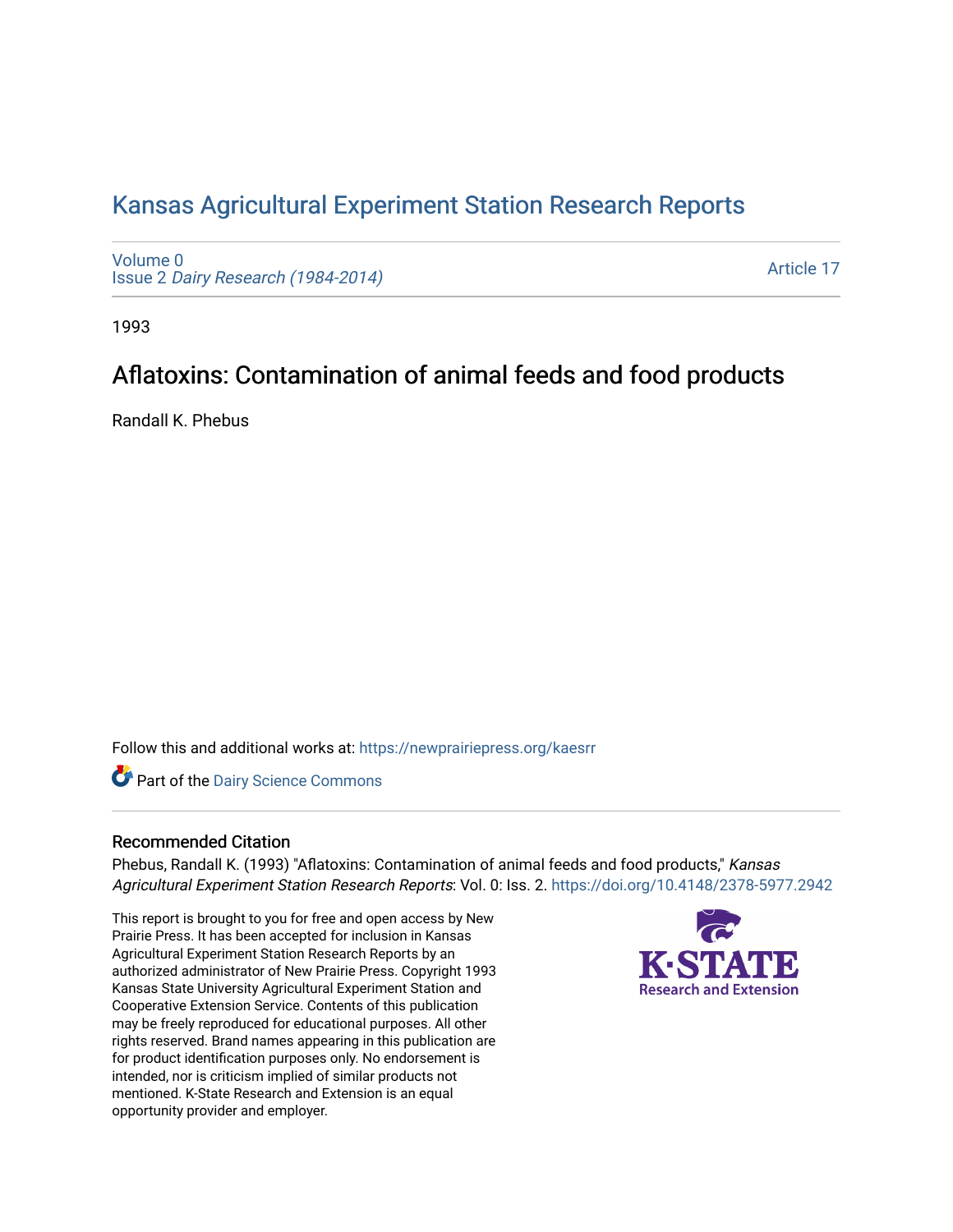## Aflatoxins: Contamination of animal feeds and food products

### **Abstract**

Mycotoxins are toxic chemicals produced by certain species of molds during their growth on numerous substrates. Molds can invade the food and feed supply at various points throughout production, storage, processing, and distribution. Of most concern are the aflatoxins, which are highly toxic and classified as probable human carcinogens. Aflatoxins are often associated with crops that have undergone stress or feeds and foods that have been stored improperly. Tremendous economic implications are associated with regulation, testing, and loss of agricultural products from aflatoxin contamination. Dairy cattle excrete a portion of consumed aflatoxins into milk, thus, leading to a strict action level of 0.5 ppb in fluid milk. Several types of processed food products have been demonstrated to be occasionally contaminated with these toxins.; Dairy Day, 1993, Kansas State University, Manhattan, KS, 1993;

#### Keywords

Dairy Day, 1993; Kansas Agricultural Experiment Station contribution; no. 94-149-S; Report of progress (Kansas Agricultural Experiment Station); 694; Dairy; Aflatoxins; Molds; Carcinogens; Toxins; Federal regulations

#### Creative Commons License



This work is licensed under a [Creative Commons Attribution 4.0 License](https://creativecommons.org/licenses/by/4.0/).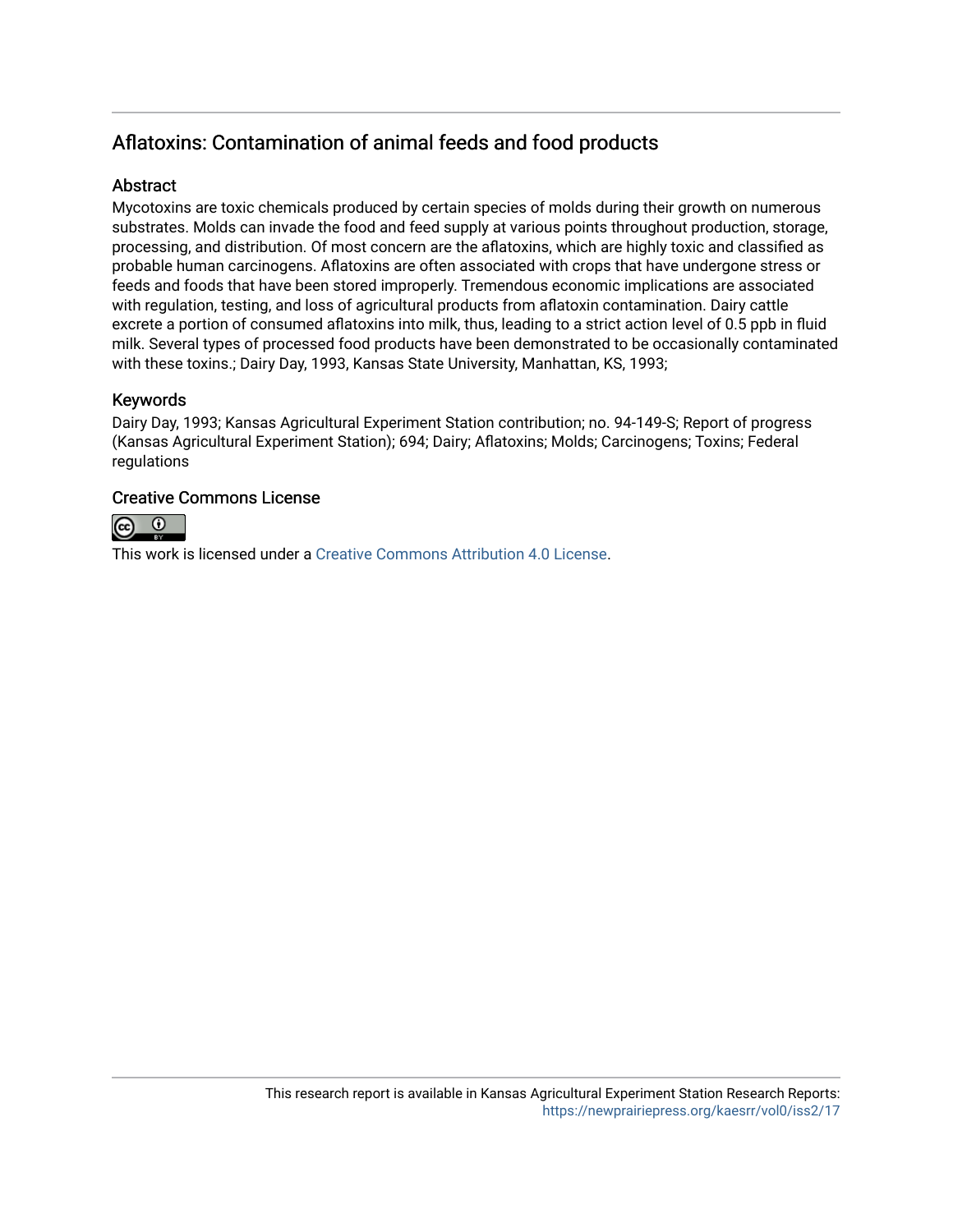#### **AFLATOXINS: CONTAMINATION OF ANIMAL FEEDS AND FOOD PRODUCTS**

### *R. K. Phebus*

#### **Summary**

Mycotoxins are toxic chemicals produced by certain species of molds during their growth on numerous substrates. Molds can invade the food and feed supply at various points throughout production, storage, processing, and distribution. Of most concern are the aflatoxins, which are highly toxic and classified as *probable human carcinogens.* Aflatoxins are often associated with crops that have undergone stress or feeds and foods that have been stored improperly. Tremendous economic implications are associated with regulation, testing, and loss of agricultural products from aflatoxin contamination. Dairy cattle excrete a portion of consumed aflatoxins into milk, thus, leading to a strict action level of 0.5 ppb in fluid milk. Several types of processed food products have been demonstrated to be occasionally contaminated with these toxins.

(Key Words: Aflatoxins, Molds, Carcinogens, Toxins, Federal Regulations.)

#### **What Are Aflatoxins?**

Mycotoxin is the general term for a wide range of chemical toxins produced by numerous species of fungi (molds). Aflatoxins are a particular class of mycotoxin produced by three species of the mold *Aspergillus.* Over 10 forms of aflatoxins have been identified differing only by a slight change in the molecule's chemical structure; however, these forms have different associated toxicities. The B and G forms of the toxin are predominantly produced in agricultural crops in the field or during storage. These toxins have very high toxicities as demonstrated in several species of test animals. Other structural forms of aflatoxins are produced during metabolism of ingested aflatoxins by animals. These metabolic forms have various levels of toxicity. Aflatoxin M is found in milk secreted by lactating animals and is relatively toxic compared to the other forms.

#### **Toxicity to Humans and Animals**

Aflatoxins are extremely toxic to most species of animals. Acute (immediate effect) toxicities occur as a consequence of ingestion of high levels of the toxins in a contaminated food or feed. This would be an unlikely occurrence in the United States for humans; however, it has occurred in developing countries because of lack of food and starvation. Livestock would be more prone to acute toxicity effects, and symptoms would include reduced feed consumption, dramatic drops in milk production, weight loss, liver damage, and even death.

A more common problem with prolonged exposure to aflatoxins is chronic (longterm) toxicity. The predominant organ affected in most species is the liver, where degeneration and cancer are often observed. Aflatoxin  $B<sub>i</sub>$  is one of the most. potent carcinogens known to man. Other chronic effects include reduced feed efficiency, immunosuppression, and reproductive problems. Research has shown that giving dairy cattle feeds contaminated with 120 ppb aflatoxin over a prolonged period of time resulted in a reduction in breeding efficiency, birth of smaller calves, diar